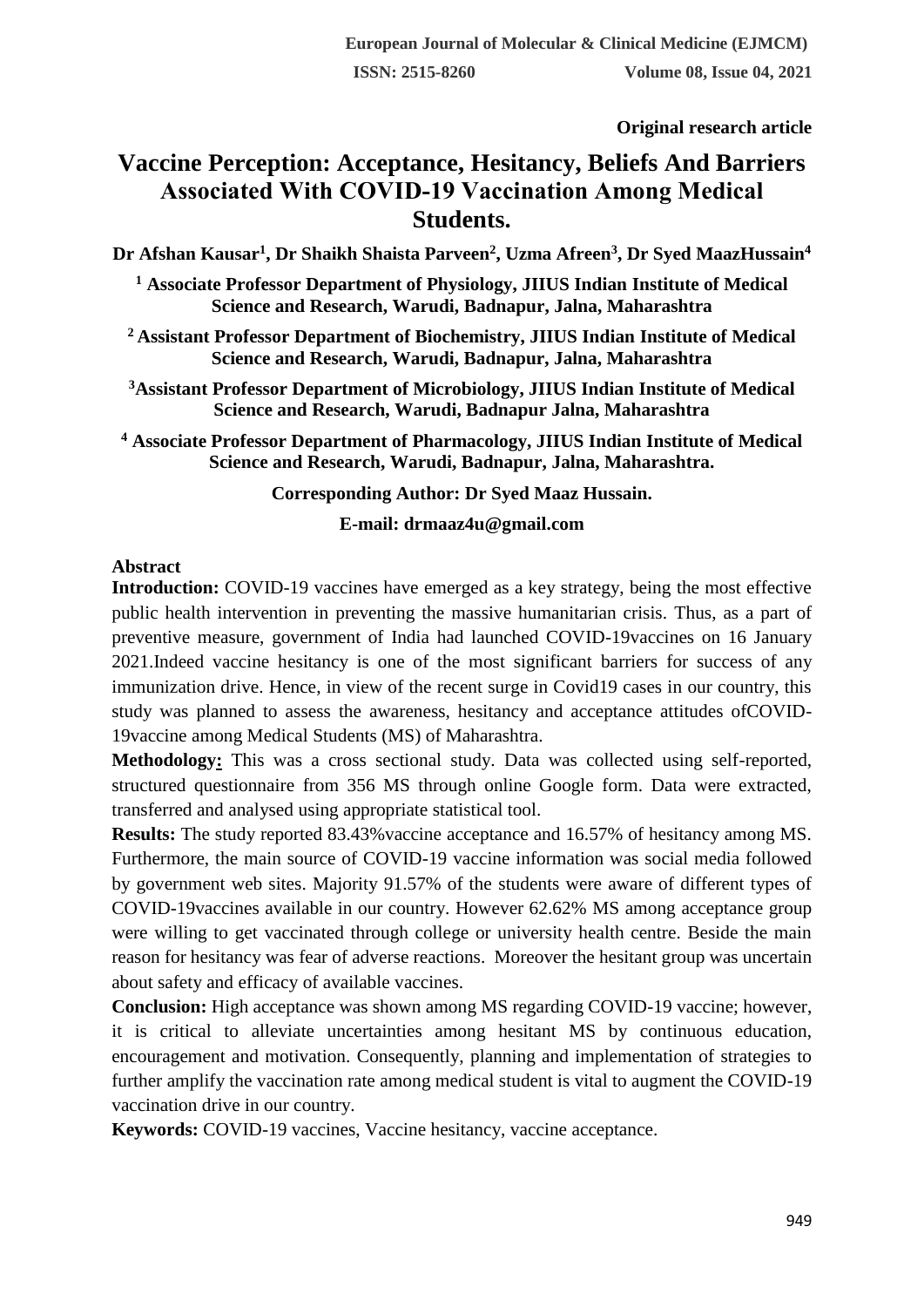## **Introduction**

COVID-19 pandemic is considered as a worldwide challenge with enormous burden on health care system because of high morbidity and mortality. Furthermore, it has adversely affected not only the health but also global economy. Specifically the South east Asian countries are put up with major threat . 1 India continues to report nearly 47,092new cases dated 1 September 2, 2021 as country gears up to fight up the possible third wave of COVID-19 infection. Till 10 September 2021, 21.9 crore people were already affected and 4. 55 million COVID-19 deaths reported in the world and in India, the cumulative positive cases now stand at approximately  $3.32$  crore.<sup>2</sup>

Indeed the pandemic has affected many corners of human life. Restoring it back to normalcy demands promising strategies on various fronts from testing, treatment to prevention. Essentially COVID-19 vaccines has emerged as a key strategy<sup>3</sup> being the most effective public health intervention in preventing the massive humanitarian crisis. Thus as a part of preventive measure, government of India had launched COVID-19 vaccines on 16 January  $2021<sup>4</sup>$ . The first phase had targeted health care workers (HCW) including medical students for vaccination with either of the two approved vaccines – Covishield or Covaxin. However, to control the pandemic adequate acceptance and willingness to take vaccine is essential. Thus availability of vaccine in conjunction with its acceptance by public is the key in thriving vaccine drive. Vaccine demand and acceptance are multifactorial in nature varying across place, time and behavioural nature of the public. 5-12

"Despite the availability of vaccination services; delays in acceptance or refusal of vaccination" is known as Vaccine hesitancy.<sup>13</sup>Vaccine hesitancy is one of the most significant barriers for success of any immunization drive. Furthermore HCWs are recognized to play a decisive and influential role in encouraging vaccine acceptance among the hesitant individualls.<sup>14</sup>Health care providers are expected to be well-versed about any adverse reactions and efficacy of new vaccine in the market. Furthermore public health personnel, government's officials and advocacy groups should be prepared to deal with hesitancy of public towards vaccination, educate and motivate them so that they will accept immunization.

Since doctors are a reliable source of health information, their acceptance or rejection, can influence the general population's perception towards COVID-19 vaccines. Similarly high vaccination coverage among medical students is desired because they are not only frontline workers but also future physicians, providing COVID-19care in high burden situations<sup>15</sup>. In fact, studies are reported in countries like Egypt<sup>16</sup>, US<sup>17 18</sup> and China <sup>19</sup>among HCW showing vaccine perception, but very few studies are done in India among medical students<sup>20</sup>.

Vaccine hesitancy is a limiting step in attempts of controlling the current pandemic. Thus to improve vaccine acceptance among general population, the health care workers especially medical students who are the future physicians should not be hesitant to receive vaccine. Therefore, in view of the recent surge in COVID-19 cases in our country, this study was planned to assess the awareness, hesitancy and acceptance attitudes of COVID-19 vaccine among medical students of Maharashtra. The study findings will address the perception of medical students towards COVID-19 vaccination and will be helpful in improvising planning for delivering the vaccination to a wider population.

#### **Objectives of study**

- I. To Determine the COVID‐19 vaccine perception; acceptance, hesitancy, beliefs and barriers among medical students of Maharashtra, India
- II. To improve vaccine awareness among medical students, educate and motivate them to get vaccinated.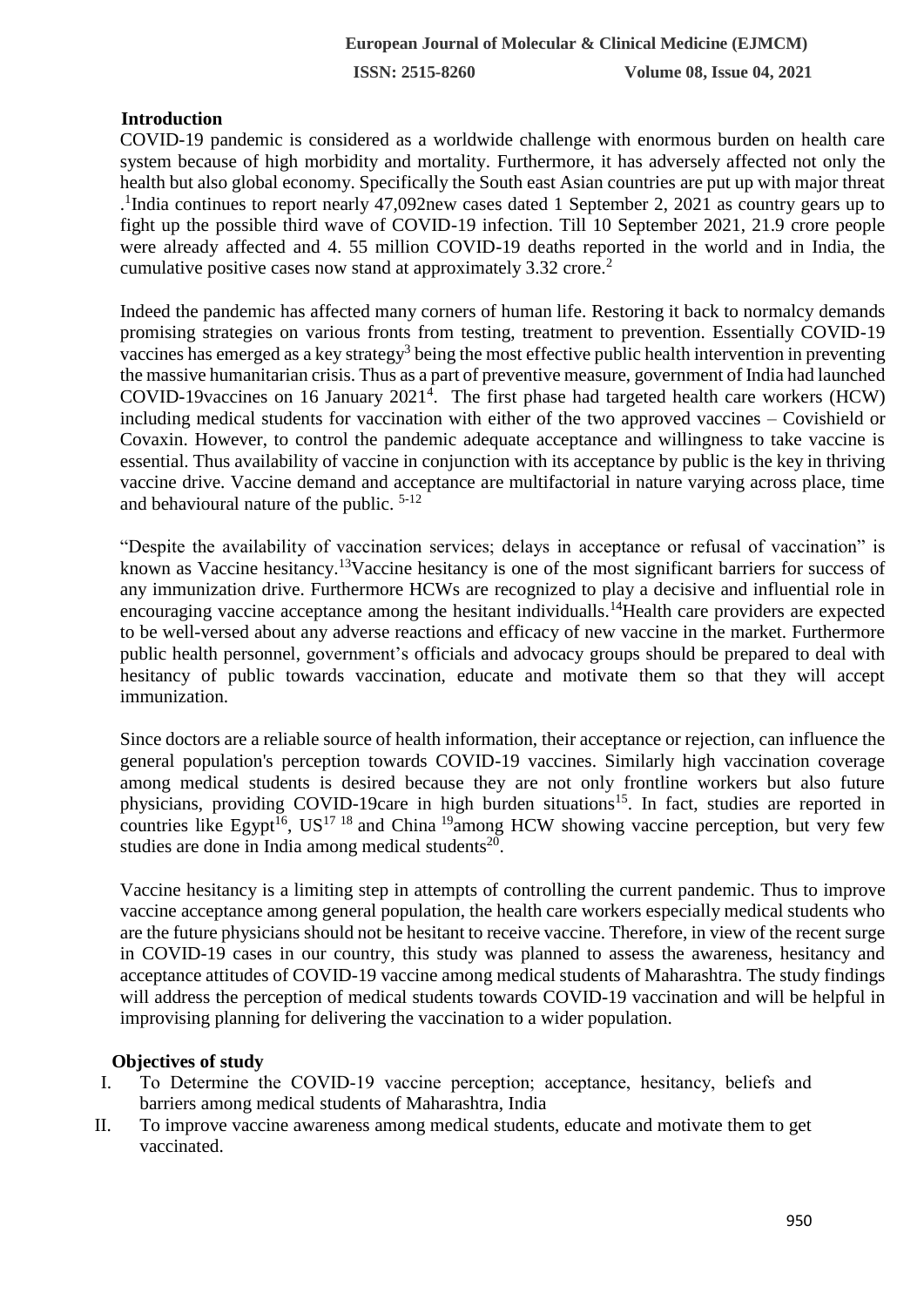# **Method;**

This cross-sectional study was conducted among medical students of JIIU'S Indian Institute of Medical Science And Research from 1July – 14 July 2021.Being a descriptive survey, the sample size was calculated as per Cochran's formula which yielded a sample size of 384 individuals corresponding to the 50%, prevalence, relative precision of 25% and alpha value of 5%.Data tool utilized was a self-reported, structured questionnaire prepared using evidence from prior studies on vaccine perception among medical students<sup>17</sup> and in general population . 21,22 Procedure and purpose of the study was informed and explained to participants and informed consent was taken for filling the online survey questionnaire.

Data was collected via an online Google forms through social media platform of what's app mainly. Students who completed the survey were not offered any financial or other kind of rewards. The identity and information of the participant was assured high confidentiality. The study was approved by institutional ethical committee.

## **Data analysis:**

Data through online Google forms was extracted, transferred and analysed by using Microsoft excel. All the categorical variables (gender, professional year, vaccine acceptance etc) were described as frequencies and percentages. Chi square test was performed as test of significance with  $p \leq 0.05$  considered significance.

# **Results:**

Out of 384, 356 medical students (MS) had given consent and completely filled the online survey questionnaire with a response rate of *92.70%.* Majority were female (59.81%) as compared to males (40.15%).Table I had depicted demographic details. The mean age of the students was  $21.76 \pm 2.3$  years. The response to the question 'Are you willing to take the COVID-19 vaccine ' 83.43% of students replied as 'yes'(acceptance) while 10.32 % 'no' and 6.25 % 'maybe', Therefore, vaccine hesitancy was found 16.57% (Graph 1).The rate of acceptance among female MS was 85%, while it was 83% in males(Graph 2).The phase wise distribution as in graph 3 shows that the phase IV. II  $\&$  III had greater acceptance in contrast to phase I MS having least (75%).Furthermore the difference was found to be statistically significant  $(P<0.05)$ .

112 and 24 had experienced the symptoms of COVID-19, among the acceptance and hesitant respectively.314 out of 356 MS had undergone COVID-19 testing. 225 and 33 had trusted the information from government and public health experts among acceptance and hesitance groups respectively. Noticeably very few (69) in acceptance group believed that natural immunity is sufficient to protect them against COVID-19 infection, the difference between two groups was found to be statistically significant ( $p < 0.01$ ). Majority of the students (326) were aware of different types of COVID 19 vaccines available in our country. 186 MS among acceptance group were willing to get vaccinated through college or university health centre but 86 were not sure about their commitment for the same. Table II shows details of comparison between acceptance and hesitant groups related to various questions of our survey. The Determinants of hesitancy among participant is given in graph 4. Sources of information;

The main source of COVID-19vaccine information was social networking sites (Facebook, WhatsApp, YouTube, Instagram) 65.17%) followed by official websites of WHO,MOHFW and GOI , ( 20.84%).8.2% participants reported that they got the information through television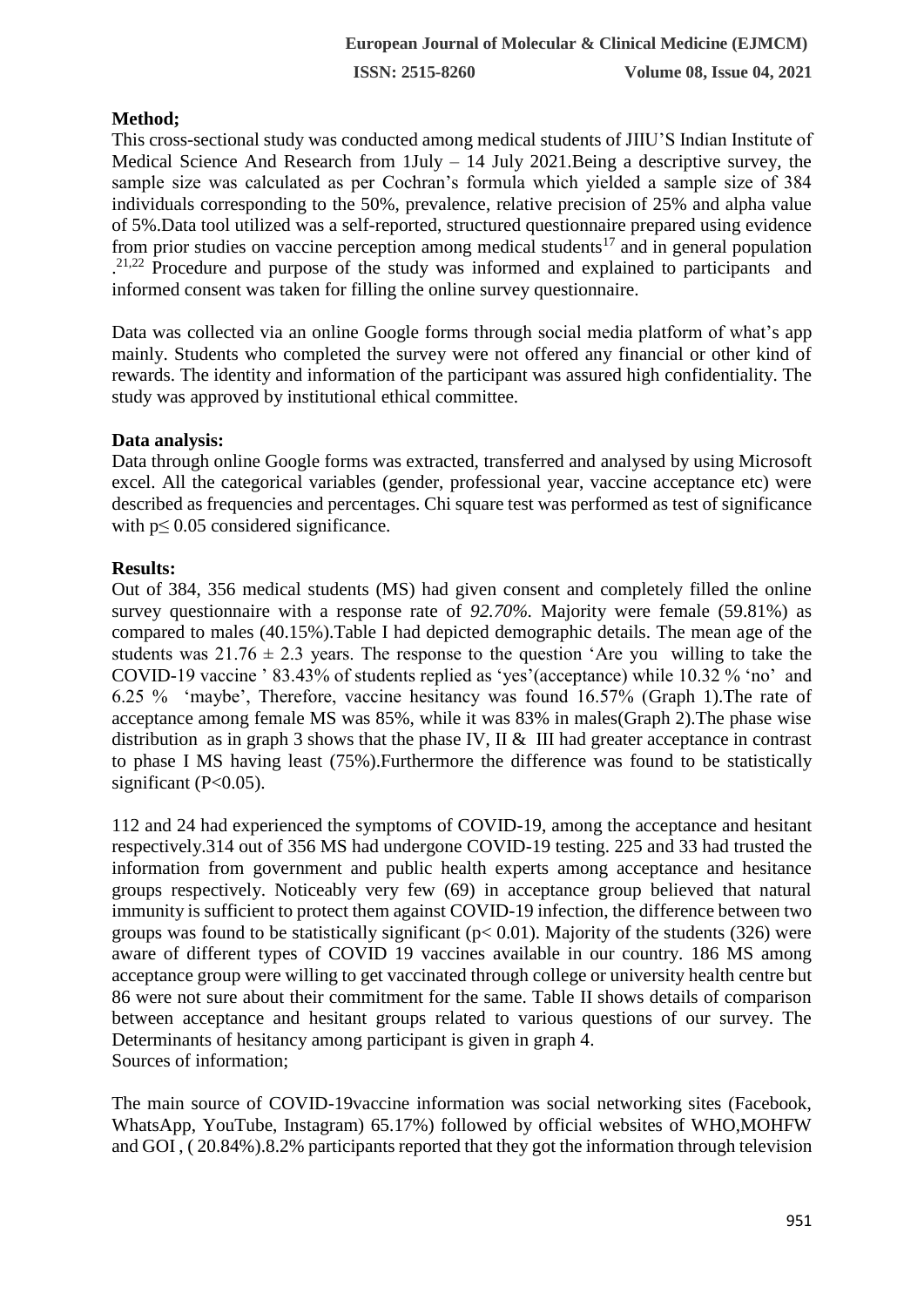while 4.4% through print media (magazines, newspapers). Very few got information by mobile caller tune.FIGURE 1

| Table 1. Deningraphic profile of participant, |           |                                |                    |  |  |  |
|-----------------------------------------------|-----------|--------------------------------|--------------------|--|--|--|
| Variables                                     |           | Number of participants $n=356$ | Percentage $(\% )$ |  |  |  |
|                                               | 18 to 19  | 54                             | 15%                |  |  |  |
| Age<br>(In years)                             | $20 - 21$ | 131                            | 37%                |  |  |  |
|                                               | $22 - 23$ | 113                            | 32%                |  |  |  |
|                                               | $>23$     | 58                             | 16%                |  |  |  |
| Gender                                        | Male      | 143                            | 40.16              |  |  |  |
|                                               | female    | 213                            | 59.81              |  |  |  |
| Academic level<br><b>MBBS</b>                 | Phase I   | 86                             | 25%                |  |  |  |
|                                               | Phase II  | 88                             | 25%                |  |  |  |
|                                               | Phase III | 93                             | 26%                |  |  |  |
|                                               | Phase IV  | 89                             | 24%                |  |  |  |
| Residence                                     | Urban     | 279                            | 78%                |  |  |  |
|                                               | Rural     | 77                             | 22%                |  |  |  |

| Table I: Demographic profile of participant; |  |  |  |
|----------------------------------------------|--|--|--|
|                                              |  |  |  |



**Graph 1: Vaccine acceptance (%) among MS.**



**Graph 2: Gender distribution of acceptance and hesitancy.**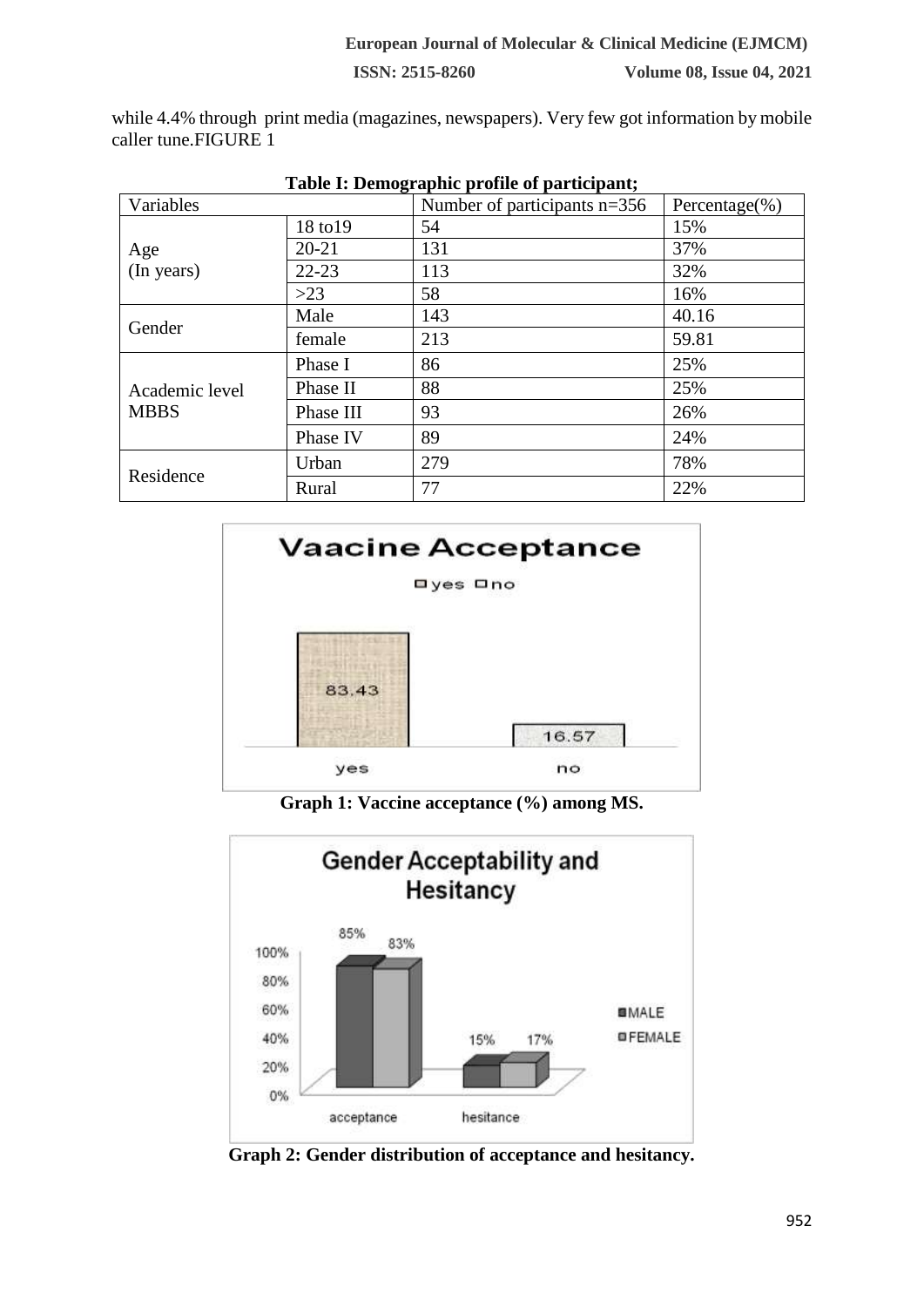

**Graph 3: PHASE WISE ; ACCEPTANCE AND HESITANCE**



**Figure 1; Sources of COVID-19 information.**

**Table II: Frequency distribution and chi-square analysis of the vaccine acceptance and hesitant group.**

| Variables                  | Response       | Acceptance   | Hesitant group: | P value  |
|----------------------------|----------------|--------------|-----------------|----------|
|                            |                | group:       | 59 (16.57%)     |          |
|                            |                | 297(83.43%)  |                 |          |
| Professional year of MBBS  |                | 69 (23.23%)  | $17(28.81\%)$   | $0.004*$ |
|                            | $\mathbf{I}$   | 66 (22.22%)  | 22 (37.28%)     |          |
|                            | Ш              | 78 (26.26%)  | 15 (25.42%)     |          |
|                            | IV             | 84 (28.28%)  | 5(8.47%)        |          |
| symptoms of<br>Experienced | Yes            | 112 (37.71%) | 24 (41.67%)     | 0.66     |
| Covid 19                   | N <sub>o</sub> | 185 (62.20%) | 35 (59.32%)     |          |
| Undergone Covid 19 testing | Yes            | 265 (89.22%) | 49 (83.05%)     | 0.17     |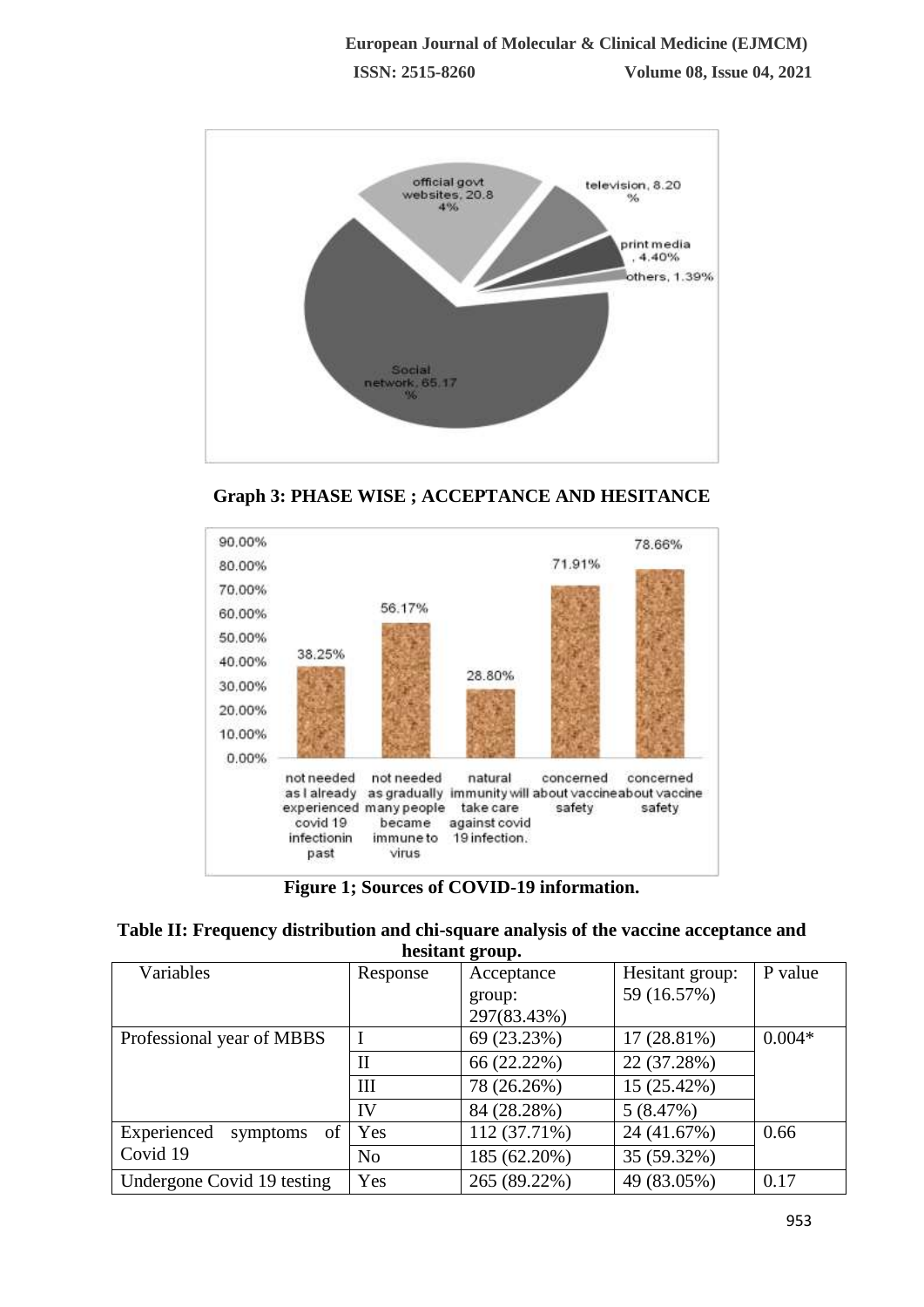#### **European Journal of Molecular & Clinical Medicine (EJMCM)**

**ISSN: 2515-8260 Volume 08, Issue 04, 2021**

|                                | N <sub>o</sub> | 32 (10.77%)  | 10 (16.94%)   |            |
|--------------------------------|----------------|--------------|---------------|------------|
| Tested positive for Covid 19   | Yes            | 40 (13.46%)  | 7(11.26%)     | 0.70       |
|                                | N <sub>o</sub> | 257 (86.53%) | 52 (88.13%)   |            |
| Family<br>members<br>tested    | Yes            | 106 (35.69%) | 14 (23.72%)   | 0.07       |
| positive                       | N <sub>o</sub> | 191 (64.30%) | 45 (76.27%)   |            |
| Trust the information from     | Yes            | 225 (75.75%) | 33 (55.93%)   | $0.001*$   |
| the government or public       | N <sub>o</sub> | 72 (24.24%)  | 26 (44.06%)   |            |
| health experts.                |                |              |               |            |
| Will natural immunity take     | Yes            | 69 (23.23%)  | 31 (52.54%)   | $0.00001*$ |
| care against COVID-19          | NO             | 228 (76.76%) | 28 (47.45%)   |            |
| Aware of different types of    | Yes            | 272 (91.58%) | 54 (91.52%)   | 0.84       |
| COVID-19<br>vaccines           | NO             | 25 (8.41%)   | 5(8.47%)      |            |
| available.                     |                |              |               |            |
| Aware of adverse reaction of   | Yes            | 247 (83.16%) | 46 (77.96%)   | 0.62       |
| the vaccines                   | NO             | 50 (16.83%)  | 13 (22.03%)   |            |
| Know<br>measures<br>and        | Yes            | 222 (74.74%) | 43 (72.88%)   | 0.76       |
| precautions to be taken after  | N <sub>o</sub> | 75 (25.25%)  | $16(27.11\%)$ |            |
| COVID-19 vaccination.          |                |              |               |            |
| Vaccination will allow to get  | Yes            | 100 (33.67%) | 9(15.25%)     | $0.009*$   |
| back to normal.                | N <sub>o</sub> | 27 (9.09%)   | 10 (16.94%)   |            |
|                                | May be         | 170 (57.23%) | 40 (67.79%)   |            |
| Willing to get vaccinated; If  | Yes            | 186 (62.62%) | 10 (16.92%)   | $0.00001*$ |
| the COVID-19 vaccine made      |                |              |               |            |
| through<br>available<br>your   | N <sub>o</sub> | 25 (8.41%)   | 14 (23.72%)   |            |
| college/university's<br>health |                |              |               |            |
| centre.                        | May be         | 86 (28.95%)  | 35 (59.32%)   |            |
| Are you concerned about        | Yes            | 214 (72.05%) | 27 (45.76%)   | $0.0001*$  |
| vaccination of the member of   | NO             | 32 (10.77%)  | 9(15.25%)     |            |
| your household?                | Neutral        | 51 (17.17%)  | 23 (38.98%)   |            |
| Vaccine preferred.             | Covishield     | 145 (48.82%) | 17 (28.81%)   | $0.041*$   |
|                                | Covaxin        | 62 (20.87%)  | 16 (27.11%)   |            |
|                                | N <sub>o</sub> | 38 (12.79%)  | 10 (16.94%)   |            |
|                                | preference     |              |               |            |
|                                | Not having     | 52 (17.15%)  | $16(27.11\%)$ |            |
|                                | enough         |              |               |            |
|                                | knowledge      |              |               |            |
|                                | NO             | 72 (24.24%)  | 26 (44.06%)   |            |
| COVID-19<br>vaccine<br>could   | Yes            | 274 (92.25%) | 40 (67.79%)   | $0.00001*$ |
| help<br>reduce<br>to<br>severe | NO             | 23 (7.70%)   | 19 (32.20%)   |            |
| COVID-19 disease?              |                |              |               |            |

NOTE; COVID-19, corona virus disease 2019, p≤ 0.05 considered significant.

## **Discussion:**

Our study estimated approach of MS with regards to COVID-19 vaccination in rural medical college of Maharashtra. The findings can be employed for projection of vaccination drive in future. Approximately 83.42% medicos were willing for getting vaccinated. Our finding of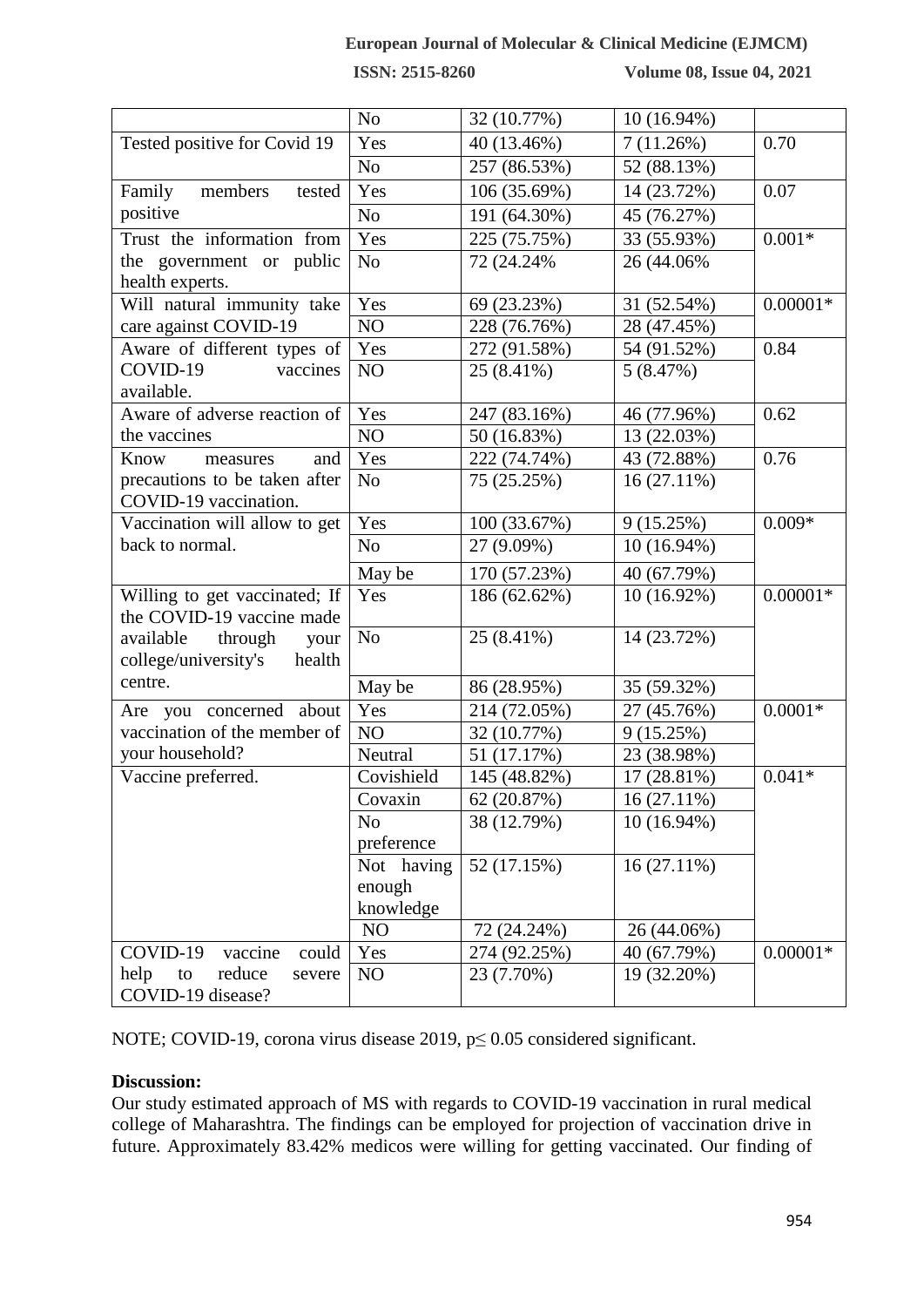**ISSN: 2515-8260 Volume 08, Issue 04, 2021**

acceptance rate is slightly lower than national surveys conducted by Jyoti et al  $^{20}$ but higher  $(77%)$  than survey conducted in other part of the world.<sup>17</sup>

Similar studies were performed in various parts of the world on the healthcare workers. The findings of these studies suggested that the acceptance rate of COVID-19 vaccine is different in each country.

Shaw et al. performed similar study in the United States and found that about 58% of health care workers had the intention to receive COVID-19 vaccines.<sup>23</sup> Qattan et al done similar study in healthcare workers of Saudi Arabia.<sup>24</sup> In their study total 736 healthcare workers began the online questionnaire and 673 completed it (a 91.44% completion rate). Among the study participants, 50.52% were willing to have the COVID-19 vaccine, of which 49.71% intended to have the vaccine as soon as it becomes available in the country, while 50.29% would delay until the vaccine's safety is confirmed.

Agyekum et al<sup>25</sup> examined the acceptability of COVID-19 vaccines among health care workers in Ghana. Their findings showed that approximately 39% of health care workers in Ghana intended to receive the COVID-19 vaccines if available. In Nzaji et al.<sup>26</sup> study in the Democratic Republic of Congo found that approximately 27.7% of health care workers were willing to receive the COVID-19 vaccines if available. Wang et al.  $^{27}$ found that about 40% of nurses in Hong Kong had the intention to accepting the COVID-19 vaccine.

In the multicountry study of Verger et al.<sup>28</sup>, which also assessed health care workers' attitudes towards COVID-19 vaccination in France, Belgium, and Canada, it was found that approximately 40% of health care workers in Belgium (Wallonia and Brussels) were willing to vaccinate themselves if COVID-19 vaccines were available.

We found that majority of the students were aware of symptoms and signs related to COVID-19 and 38.20% had experienced those symptoms and among these students 34.5% tested positive by RT-PCR. In majority of the cases, family members also of the students who tested positive were documented as RT PCR positive.

In response to statement 'Are you willing to take vaccine' 6.25% reported as 'maybe' suggesting that they were not sure of getting vaccinated. Thus, in order to accept the vaccination drive, these students need further encouragement and reassurance regarding vaccine. In view of addressing these issues; factual, rational and realistic vaccine information must be passed on to them. Evidence-based strategies could be utilized for enhancing vaccine acceptance to effectively educate, motivate, encourage and reinforce the role of vaccine benefits specifically for community protection<sup>29</sup>. A recent study indicated that perceived community benefit was associated with respondents' intention to receive a COVID-19 vaccine.<sup>30</sup> Thus, vaccination not only protects one who receives it but also benefits others in the family, friends and ultimately the entire society. Eventually community protection creates barrier for global infection dissemination.

In our study, Covishield was preferred among all available COVID-19 vaccines. Acceptance perhaps inclined with precise knowledge concerned with the disease as well as efficacy of the vaccine. Whilst general observation illustrates that different type of vaccine corroborate varied efficacy pattern, consequently selection of the proper vaccine type amongst all the available ones is essential, demanding accurate knowledge.<sup>31</sup>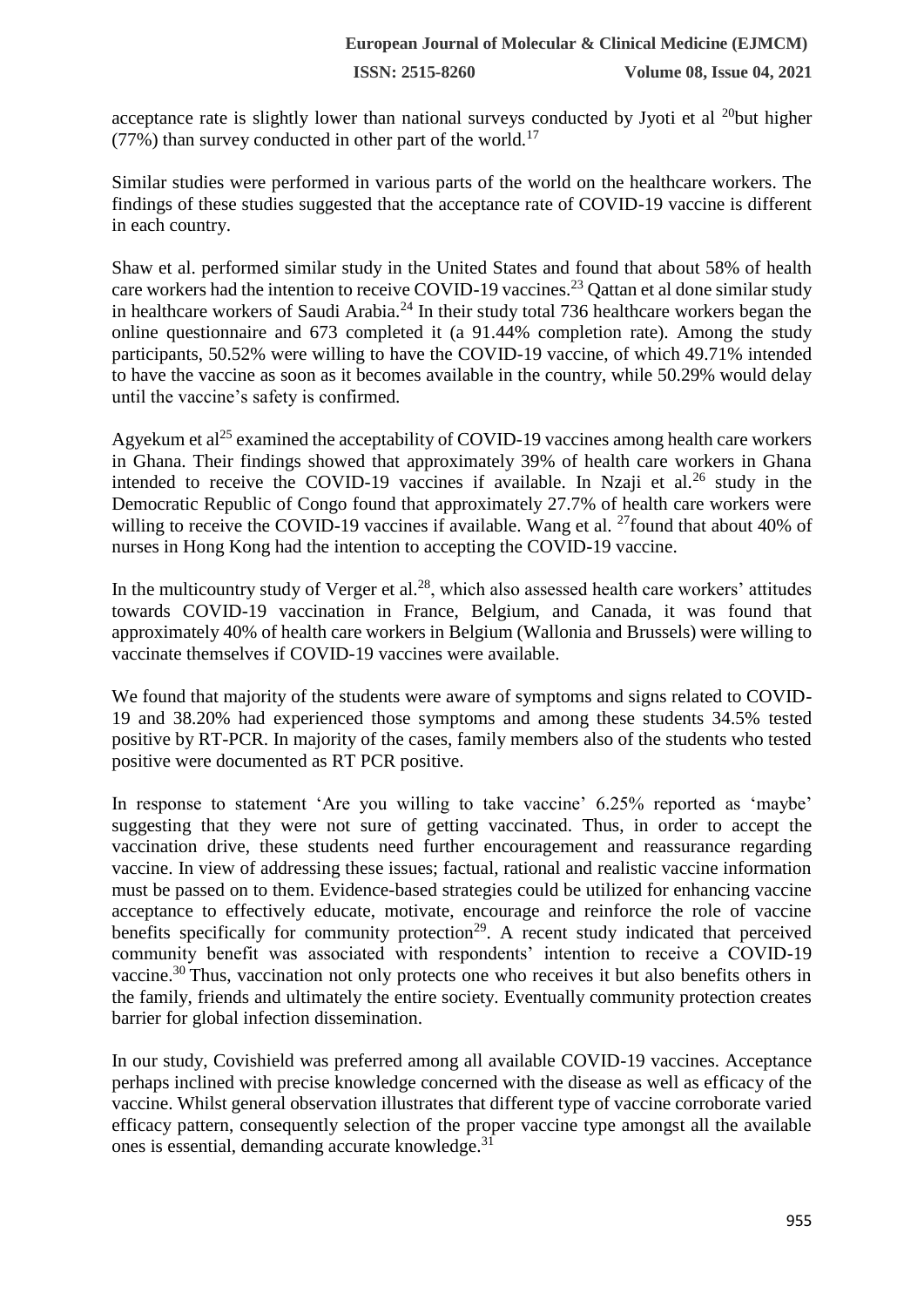**ISSN: 2515-8260 Volume 08, Issue 04, 2021**

Moreover this study has found that 77% of students in the hesitant groups were concerned of adverse reaction. This was combined with the anxiety of long term as well as short term adverse effects. The concern of MS might be that the vaccines had not been tested rigorously enough to decide all probable adverse effects and efficacy accurately. Thus vaccine's safety and efficacy were the most important predictors of vaccine refusal.

Predominant information narrated in the media can also distort persons' perception regarding what the majority of people believe and put into practice<sup>32</sup>. Social influence plays a vital role in deciding about vaccine acceptance. Thus vaccination decision is affected by individuals social networks including family members and friends, in addition to the other sources of information they seek advice from. Hence the role of social media and internet as an information basis of health demeanour has proved to be progressively vital for medicos.<sup>20</sup>The possibility of vaccine acceptance was found less if many people in one's social network fail to recommend for it*<sup>33</sup>*. On the other end, support from people that an individual trusts has been found to enhance vaccine uptake <sup>34</sup>.

For both the vaccine hesitance and acceptance groups; social, internet, and print media were the well-known source of COVID-19vaccine.The observed hesitancy rate could be explained by two probable reasons. First, at the time when study was conducted the spread of anti-vaccine misinformation on various social media platforms was on high intensity and heaped out, and this might have created doubt about the novel vaccine in young minds. Secondly confirmed new COVID -19 cases in the country had started to turn down at the time of data collection which may perhaps resulted in alleviated fears of infection and reflected as weaker intention to get vaccinated. However majority believes that vaccination could be beneficial for reducing rate of the severe covid19 disease. Thus morbidity as well as mortality may perhaps be declined by high immunization coverage.

Our findings are consistent with Jyotiet  $al^{20}$  which presented; concerns regarding safety followed by its efficacy are major factors responsible for vaccine hesitancy. For addressing this issue, various interventions and strategies like effective communication, counselling sessions and lectures need to be designed. This will surely motivate the young generation to make a choice of reliable, trustworthy & authentic source of vaccine information.

Majority of those choosing to be vaccinated intended to take vaccine from government supply indicating their trust on government. At the same time they were also concerned about getting their family members vaccinated. Most of the students in acceptance group desired for reopening offline classes and clinical postings in perspective of getting individual lives back to normalcy. Thus, vaccination could build confidence helping the students resume pre COVID scenario of easy life as compared to restricted life during pandemic. Students were concerned about the delaying of their exams, and prolongation of professional education time frame.

Moreover, this study provides useful information on vaccine perception among medicos in Maharashtra which would be beneficial in designing successful COVID-19 immunization strategy by public healthcare providers. Besides more strategies must be introduced to disseminate the knowledge and diminish the fear of vaccination among medicos. Government needs to integrate various education strategies taking into consideration the characteristics and variables of various organizations.

The COVID-19 vaccination hesitancy could negatively influence the implementation of mass vaccination programs; therefore, information concerning the perception of vaccines among MS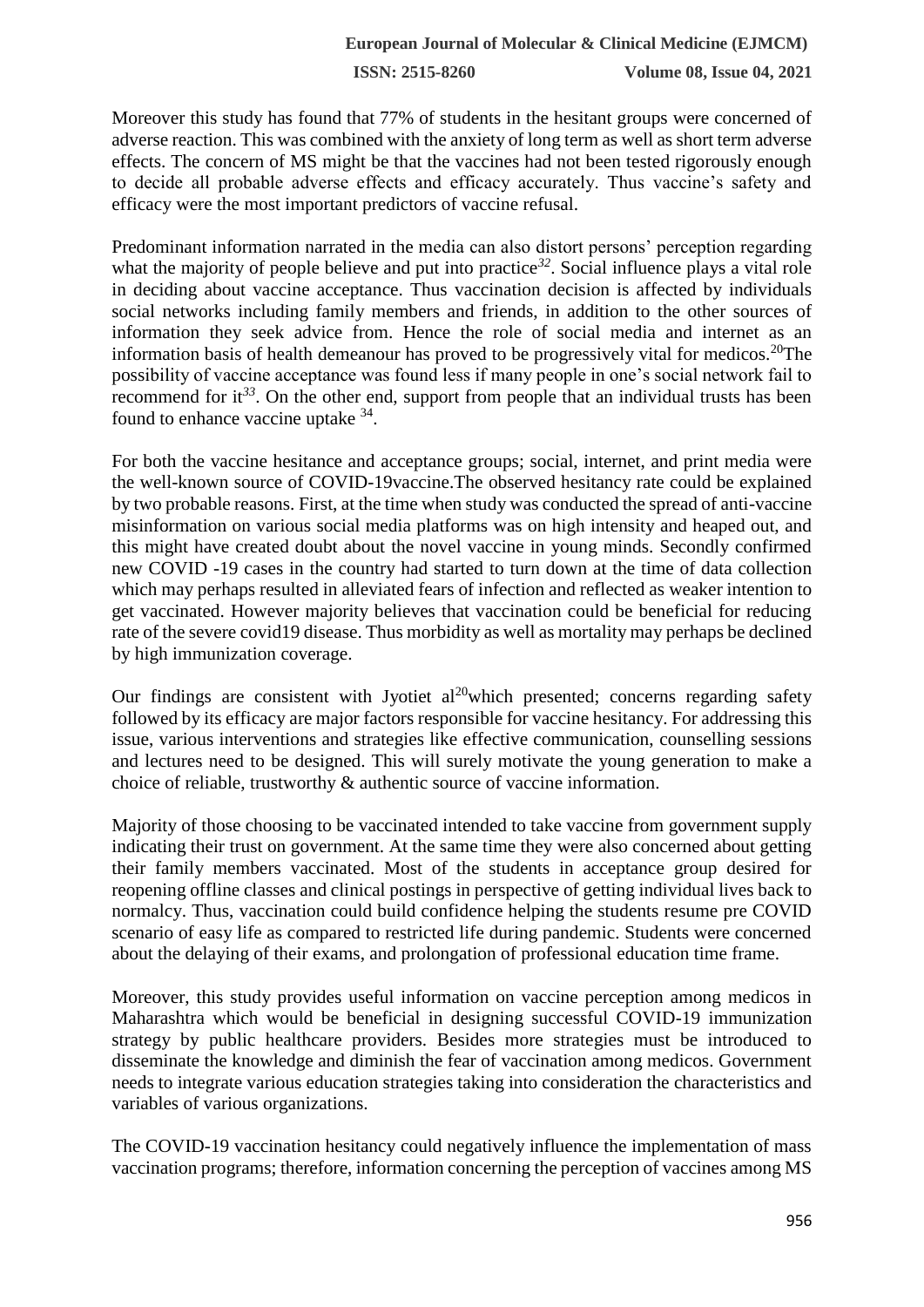**ISSN: 2515-8260 Volume 08, Issue 04, 2021**

would be assisting and valuable to design appropriate educational programs. Thus their perceptions on vaccine safety can facilitate government to establish early and appropriate strategies to augment vaccination amongst public.

# **Limitation;**

The hesitance and acceptance patterns may perhaps change as more information on COVID - 19 vaccines will be available over time. Moreover in this period of pandemic, new information added daily may influence respondent's perception of vaccine acceptance. Convenient sampling technique utilized in our study limits our findings to be generalized **Conclusion:**

The study found positive attitude towards vaccine acceptance. High acceptance was shown among MS regarding COVID-19 vaccine. The level of vaccine acceptance is expected to be one of the chiefs resolving factors in the COVID-19 pandemic. The current findings exhibit that COVID-19 vaccine acceptance among MS is influenced by varied factors such as; academic level, age, perceived vaccine beliefs etc. Accordingly, it is critical to alleviate uncertainties among medicos by continuous education, encouragement, motivation and communication strategies tailored to students' health beliefs that persuade vaccine acceptance. The planning and implementation of strategies to increase the vaccination rate among medicos is vital to augment the COVID -19 vaccination drive in our country. Budget; non funded

## **References;**

- 1. Bhutta ZA, Basnyat B, Saha S, Laxminarayan R. Covid 19‑19 risks and response in South Asia. BMJ 2020;368:m1190
- 2. [https://www.google.com/search?client=](https://www.google.com/search?client)firefox-b-d&q=total+cases+of+corona+in+world dated 10/09/2021.
- 3. Kumar VM et al. (2021) Strategy for COVID 19-19 vaccination in India: the country with the second highest population and number of cases. NPJ Vaccines 6, 60.
- 4. mohfw (2021) Frequently asked questions: COVID 19-19 vaccination. New Delhi: Ministry of Health and Family Welfare, Government of India. Available at [https://www.mohfw.gov.in/Covid 19\\_vaccination/vaccination/](https://www.mohfw.gov.in/covid_vaccination/vaccination/) index.html (Accessed May 2021)
- 5. Al-Mohaithef M, Padhi BK. Determinants of COVID 19-19 Vaccine Acceptance in Saudi Arabia: A Web-Based National Survey. *J MultidiscipHealthc*. 2020;13:1657-1663. Published 2020 Nov 20. Doi:10.2147/JMDH.S276771
- 6. Larson, H. J., Jarrett, C., Eckersberger, E., Smith, D. M. D. & Paterson, P. Understanding vaccine hesitancy around vaccines and vaccination from a global perspective: a systematic review of published literature, 2007-2012. Vaccine 32, 2150–2159 (2014).
- 7. Habersaat KB, Jackson C. Understanding vaccine acceptance and demand and ways to increase them. *BundesgesundheitsblattGesundheitsforschungGesundheitsschutz*. 2020;63(1):32–39. Doi:10.1007/s00103-019-03063-0 [\[PMC free article\]](https://www.ncbi.nlm.nih.gov/pmc/articles/PMC6925076/) [\[pubmed\]](https://www.ncbi.nlm.nih.gov/pubmed/31802154) [\[crossref\]](https://dx.doi.org/10.1007%2Fs00103-019-03063-0) [\[Google Scholar\]](https://scholar.google.com/scholar_lookup?journal=Bundesgesundheitsblatt+Gesundheitsforschung+Gesundheitsschutz&title=Understanding+vaccine+acceptance+and+demand+%E2%80%93+and+ways+to+increase+them&volume=63&issue=1&publication_year=2020&pages=32-39&pmid=31802154&doi=10.1007/s00103-019-03063-0&)
- 8. Setbon M, Raude J. Factors in vaccination intention against the pandemic influenza A/H1N1. *Eur J Public Health*. 2010;20(5):490–494. Doi:10.1093/eurpub/ckq054 [\[PMC](https://www.ncbi.nlm.nih.gov/pmc/articles/PMC7314046/)  [free article\]](https://www.ncbi.nlm.nih.gov/pmc/articles/PMC7314046/) [\[pubmed\]](https://www.ncbi.nlm.nih.gov/pubmed/20444821) [\[crossref\]](https://dx.doi.org/10.1093%2Feurpub%2Fckq054) [\[Google Scholar\]](https://scholar.google.com/scholar_lookup?journal=Eur+J+Public+Health&title=Factors+in+vaccination+intention+against+the+pandemic+influenza+A/H1N1&volume=20&issue=5&publication_year=2010&pages=490-494&pmid=20444821&doi=10.1093/eurpub/ckq054&)
- 9. Wilson K, Nguyen HH, Brehaut H. Acceptance of a pandemic influenza vaccine: a systematic review of surveys of the general public. *Infect Drug Resist*. 2011;4:197. Doi:10.2147/IDR.S23174 [\[PMC free article\]](https://www.ncbi.nlm.nih.gov/pmc/articles/PMC3215344/) [\[pubmed\]](https://www.ncbi.nlm.nih.gov/pubmed/22114512) [\[crossref\]](https://dx.doi.org/10.2147%2FIDR.S23174) [\[Google Scholar\]](https://scholar.google.com/scholar_lookup?journal=Infect+Drug+Resist&title=Acceptance+of+a+pandemic+influenza+vaccine:+a+systematic+review+of+surveys+of+the+general+public&volume=4&publication_year=2011&pages=197&pmid=22114512&doi=10.2147/IDR.S23174&)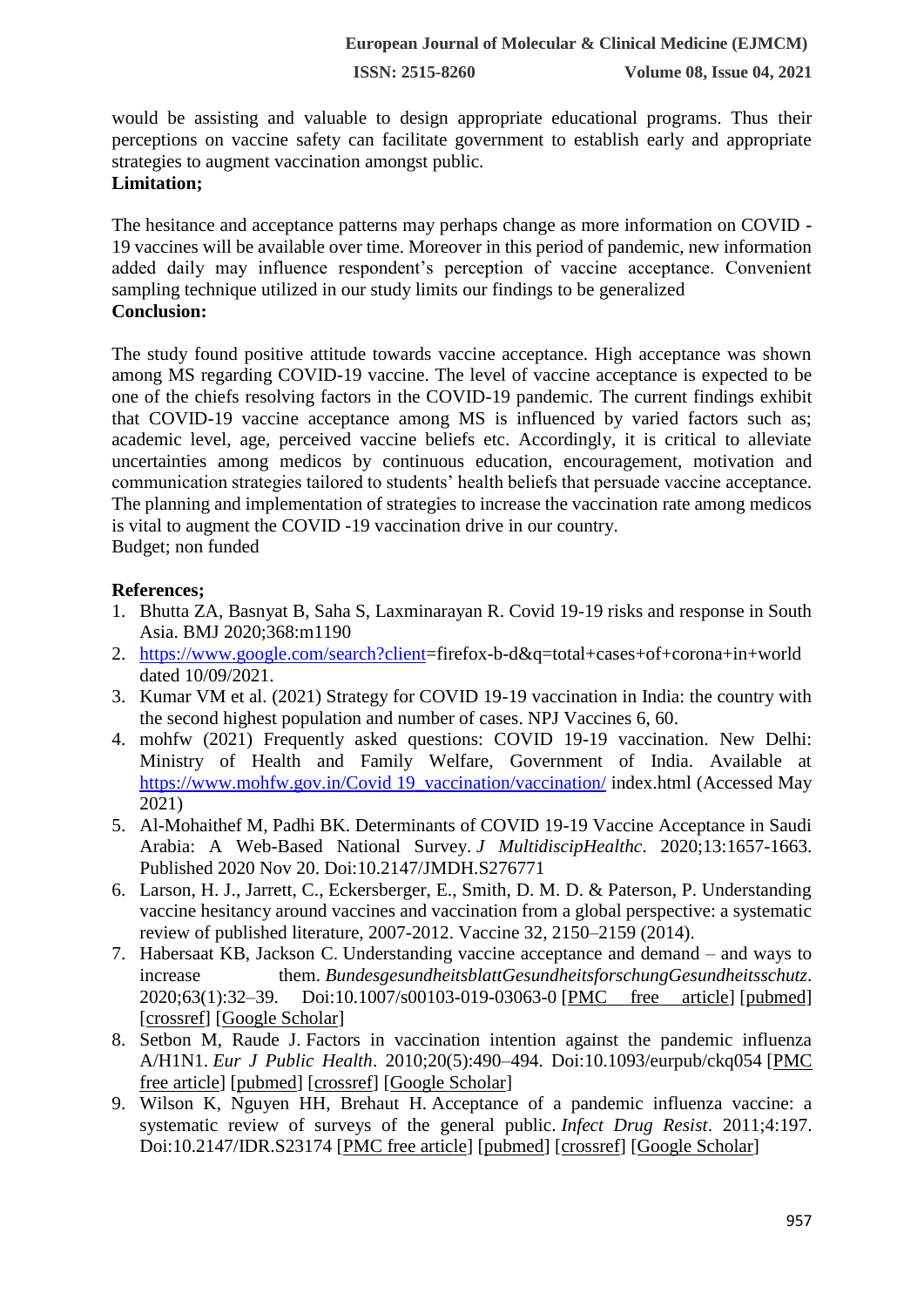- 10. Larson HJ, Clarke RM, Jarrett C, et al. Measuring trust in vaccination: a systematic review. *Hum VaccinImmunother*. 2018;14(7):1599–1609. Doi:10.1080/21645515.2018.1459252 [\[PMC free article\]](https://www.ncbi.nlm.nih.gov/pmc/articles/PMC6067893/) [\[pubmed\]](https://www.ncbi.nlm.nih.gov/pubmed/29617183) [\[crossref\]](https://dx.doi.org/10.1080%2F21645515.2018.1459252) [\[Google](https://scholar.google.com/scholar_lookup?journal=Hum+Vaccin+Immunother&title=Measuring+trust+in+vaccination:+a+systematic+review&volume=14&issue=7&publication_year=2018&pages=1599-1609&pmid=29617183&doi=10.1080/21645515.2018.1459252&)  [Scholar\]](https://scholar.google.com/scholar_lookup?journal=Hum+Vaccin+Immunother&title=Measuring+trust+in+vaccination:+a+systematic+review&volume=14&issue=7&publication_year=2018&pages=1599-1609&pmid=29617183&doi=10.1080/21645515.2018.1459252&)
- 11. Xiao X, Wong RM. Vaccine hesitancy and perceived behavioral control: a metaanalysis. *Vaccine*. 2020;38(33):5131–5138. Doi:10.1016/j.vaccine.2020.04.076 [\[pubmed\]](https://www.ncbi.nlm.nih.gov/pubmed/32409135) [\[crossref\]](https://dx.doi.org/10.1016%2Fj.vaccine.2020.04.076) [\[Google Scholar\]](https://scholar.google.com/scholar_lookup?journal=Vaccine&title=Vaccine+hesitancy+and+perceived+behavioral+control:+a+meta-analysis&volume=38&issue=33&publication_year=2020&pages=5131-5138&pmid=32409135&doi=10.1016/j.vaccine.2020.04.076&)
- 12. Gidengil CA, Parker AM, Zikmund-Fisher BJ. Trends in risk perceptions and vaccination intentions: a longitudinal study of the first year of the H1N1 pandemic. *Am J Public Health*. 2012;102(4):672–679. Doi:10.2105/AJPH.2011.300407 [\[PMC free article\]](https://www.ncbi.nlm.nih.gov/pmc/articles/PMC3297965/) [\[pubmed\]](https://www.ncbi.nlm.nih.gov/pubmed/22397349) [\[crossref\]](https://dx.doi.org/10.2105%2FAJPH.2011.300407) [\[Google Scholar\]](https://scholar.google.com/scholar_lookup?journal=Am+J+Public+Health&title=Trends+in+risk+perceptions+and+vaccination+intentions:+a+longitudinal+study+of+the+first+year+of+the+H1N1+pandemic&volume=102&issue=4&publication_year=2012&pages=672-679&pmid=22397349&doi=10.2105/AJPH.2011.300407&)
- 13. MacdonaldNE, Dubé E. Unpacking vaccine hesitancy among healthcare providers. Ebiomedicine2015;2:792‑3.
- 14. Leask J, Willaby HW, Kaufman J. The big picture in addressing vaccine hesitancy. Hum VaccinImmunother 2014;10:2600‑2.
- 15. Wallen J (2021) Medical students to be sent to COVID-19frontlines as India's hospitals face collapse. The Telegraph [newspaper on the Internet]. 2021 May 4 [cited 2021 May 18]; Available at [https://www.telegraph.co.uk/\global-health/science-and-disease/medical](https://www.telegraph.co.uk/global-health/science-and-disease/medical-students%20sent-covid-frontlinesindias-%20hospitals-face/)[students sent-Covid 19-frontlinesindias-](https://www.telegraph.co.uk/global-health/science-and-disease/medical-students%20sent-covid-frontlinesindias-%20hospitals-face/) hospitals-face/
- 16. Saied SM, Saied EM, Kabbash IA, Abdo SAE. Vaccine hesitancy: Beliefs and barriers associated with COVID-19 vaccination among Egyptian medical students. J Med Virol. 2021 Jul;93(7):4280-4291. doi: 10.1002/jmv.26910. Epub 2021 Mar 25. PMID: 33644891; PMCID: PMC8013865.
- 17. Lucia VC, Kelekar A, Afonso NM. COVID 19-19 vaccine hesitancy among medical students. J Public Health (Oxf). 2020 Dec 26:fdaa230. Doi: 10.1093/pubmed/fdaa230. Epub ahead of print. PMID: 33367857; PMCID: PMC7799040
- 18. Qiao S et al. (2020) Vaccine acceptance among college students in south Carolina: do information sources and trust in information make a difference? Medrxiv[Preprint]. 2020 Dec 4: 2020.12.02.20242982. Doi:10.1101/2020.12.02.20 242982.
- 19. Fu C, Wei Z, Pei S, Li S, Sun X, Liu P. Acceptance and preference for COVID 19-19 vaccination in health-care workers (hcws). *Medrxiv*. 2020. Doi: https://doi.org/10.1101/2020.04.09.20060103. [Google Scholar]
- 20. Jain J, Saurabh S, Kumar P, Verma MK, Goel AD, Gupta MK, Bhardwaj P, Raghav PR. COVID 19-19 vaccine hesitancy among medical students in India. Epidemiology and Infection. 2021 May 20;149:e132. Doi: 10.1017/S0950268821001205. PMID: 34011421; PMCID: PMC8185413.
- 21. Afonso NM, Kavanagh MJ, Swanberg SM, Schulte JM, Wunderlich T, Lucia VC. Will they lead by example? Assessment of vaccination rates and attitudes to human papilloma virus in millennial medical students. BMC Public Health. 2017 Jan 6;17(1):35. doi: 10.1186/s12889-016-3969-x. PMID: 28056900; PMCID: PMC5217643
- 22. .Kernéis S et al. (2017) Vaccine education of medical students: a nationwide cross-sectional survey. American Journal of Preventive Medicine 53, e97–e104.
- 23. Shaw J, Stewart T, Anderson KB, Hanley S, Thomas SJ, Salmon DA, Morley C. Assessment of U.S. health care personnel (HCP) attitudes towards COVID-19 vaccination in a large university health care system. Clinical Infectious Disease. 2021 Jan 25:ciab054. doi: 10.1093/cid/ciab054. Epub ahead of print. PMID: 33491049; PMCID: PMC7929026.
- 24. Qattan AMN, Alshareef N, Alsharqi O, Al Rahahleh N, Chirwa GC and Al-Hanawi MK (2021) Acceptability of a COVID-19 Vaccine Among Healthcare Workers in the Kingdom of Saudi Arabia. *Front. Med.* 8:644300. doi: 10.3389/fmed.2021.644300